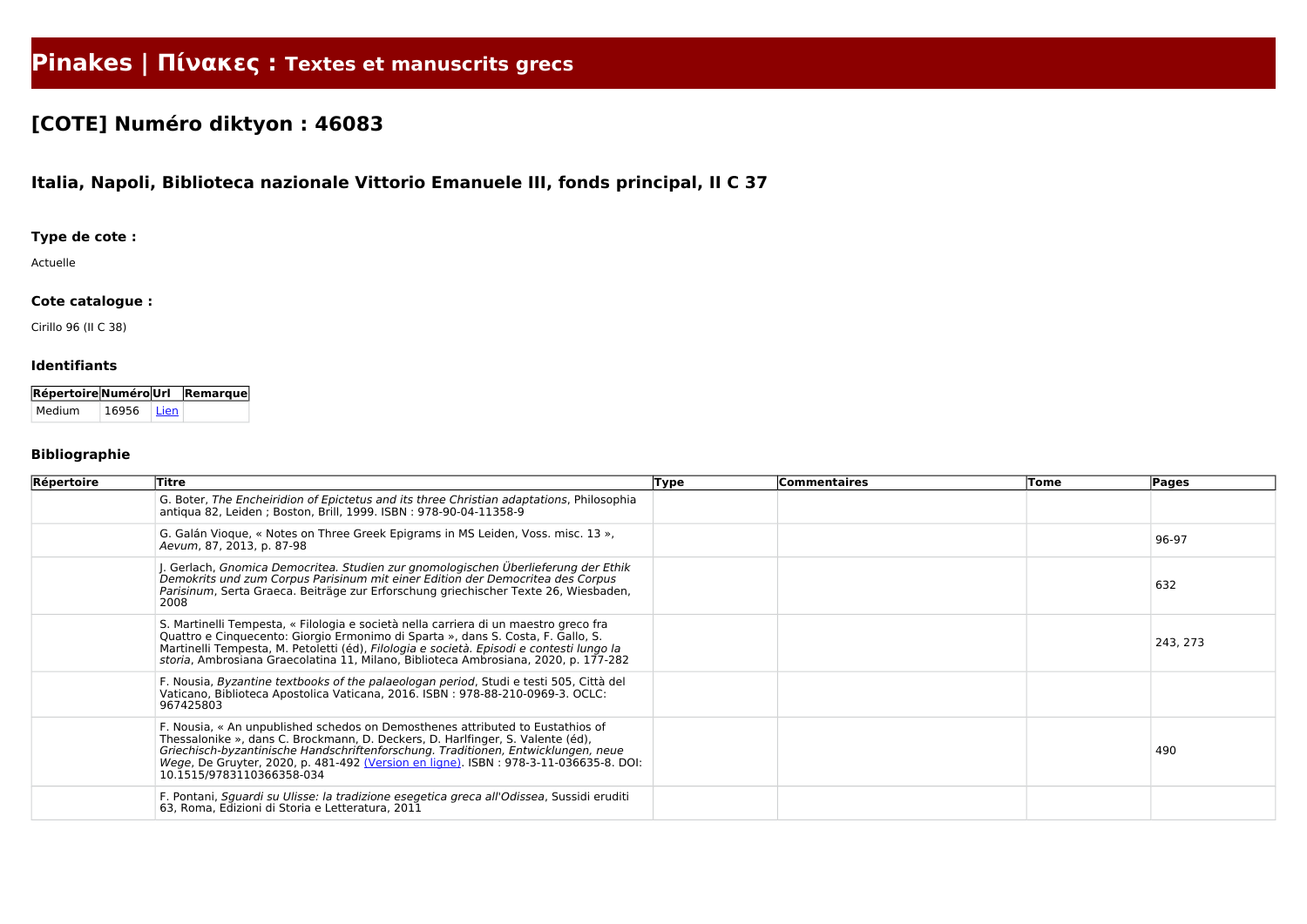| Répertoire | Titre                                                                                                                                                                                                                                                                                                                            | Type | <b>Commentaires</b> | <b>Tome</b> | <b>Pages</b> |
|------------|----------------------------------------------------------------------------------------------------------------------------------------------------------------------------------------------------------------------------------------------------------------------------------------------------------------------------------|------|---------------------|-------------|--------------|
|            | A. Rollo, « Osservazioni sulla tradizione degli Erotemata di Manuele Moscopulo », Del<br>manuscrito antiguo a la edición crítica de textos griegos: homenaje a la profesora Elsa<br>García Novo, Clásicos Dykinson. Serie Monografías, Madrid, Dykinson, 2019, p. 281-300<br><u>(Version en ligne)</u> . ISBN: 978-84-13-24299-6 |      |                     |             | 297          |
| R(III)1775 | S. Cyrillus, Codices graeci mss. Regiae Bibliothecae Borbonicae descripti, atque<br>illustrati. Tomus I, Napoli, 1826 (Version en ligne)                                                                                                                                                                                         |      |                     |             |              |

#### **Contenu**

| Numéro | 'Folios | Siècle | <b>Date</b> | Principal<br>. Ом.<br><b>Support</b> | Remarque | <b>Possesseurs</b><br><b>LODISTES</b><br>~ | `utres Révision |
|--------|---------|--------|-------------|--------------------------------------|----------|--------------------------------------------|-----------------|
|        |         |        |             |                                      |          |                                            |                 |

#### **Témoins (45)**

| Folios   | Auteur                 | <b>Oeuvre</b>              | Identifiant              | <b>Recension</b><br>ou partie | <b>BHG</b> | Date Lit. | Siècle    | Date | Commentaire                         | Contenu | Rev. | <b>Biblio.</b>       |
|----------|------------------------|----------------------------|--------------------------|-------------------------------|------------|-----------|-----------|------|-------------------------------------|---------|------|----------------------|
| 001-5v   | Iohannes<br>Damascenus | Carmen In<br>Theogoniam    | $\bullet$ CPG<br>8070.03 |                               |            |           | 14-15     |      | Inc. mut. (PG<br>96, 820-825)       |         |      | $\bullet$ R(III)1778 |
| 005v-10v | Iohannes<br>Damascenus | Carmen In<br>Theophaniam   | $\bullet$ CPG<br>8070.02 |                               |            |           | 14-15     |      | Inc. mut. (PG<br>96, 825-832)       |         |      | $\bullet$ R(III)1778 |
| 010v-14  | Cosmas<br>Hymnographus | In Dominicam<br>Palmarum   |                          |                               |            |           | 14-15     |      |                                     |         |      | $\bullet$ R(III)1778 |
| 014-15   | Cosmas<br>Hymnographus | Pro Magna<br>Secunda Feria |                          |                               |            |           | $14 - 15$ |      |                                     |         |      | $\bullet$ R(III)1778 |
| 015-17   | Cosmas<br>Hymnographus | Pro Magna<br>Tertia Feria  |                          |                               |            |           | 14-15     |      |                                     |         |      | $\bullet$ R(III)1778 |
| 017-20   | Cosmas<br>Hymnographus | Pro Magna<br>Quinta Feria  |                          |                               |            |           | 14-15     |      |                                     |         |      | $\bullet$ R(III)1778 |
| 020v-22  | Cosmas<br>Hymnographus | Pro Magna<br>Parasceue     |                          |                               |            |           | 14-15     |      |                                     |         |      | $\bullet$ R(III)1778 |
| 022-26   | Cosmas<br>Hymnographus | Pro Magno<br>Sabbato       |                          |                               |            |           | 14-15     |      |                                     |         |      | $\bullet$ R(III)1778 |
| 026-28v  | Iohannes<br>Damascenus | Carmen in<br>Pascha        | $\bullet$ CPG<br>8070.06 |                               |            |           | 14-15     |      | PG 96, 840-844                      |         |      | $\bullet$ R(III)1778 |
| 028v-33v | Iohannes<br>Damascenus | Carmen In<br>Pentecosten   | $\bullet$ CPG<br>8070.07 |                               |            |           | 14-15     |      | PG 96, 832-840;<br>ff. 34-40v uacua |         |      | $\bullet$ R(III)1778 |
| 041-83v  | Manuel<br>Moschopulus  | Erotemata<br>grammatica    |                          |                               |            |           | $14-15$   |      | Ff. 84-89v<br>uacua                 |         |      | $\bullet$ R(III)1778 |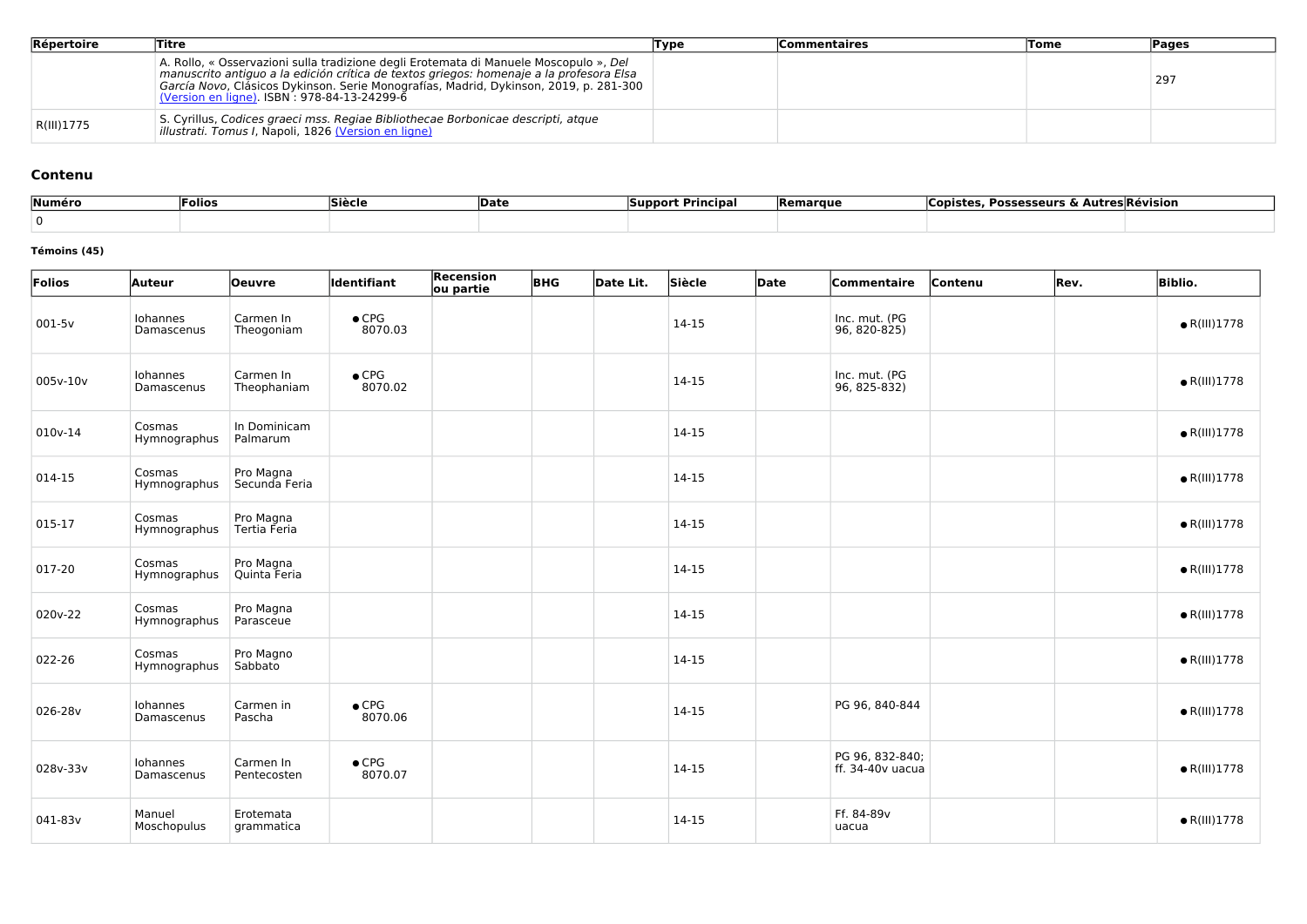| Folios    | Auteur                                 | <b>Oeuvre</b>                                                   | Identifiant              | Recension<br>ou partie | <b>BHG</b> | Date Lit. | Siècle  | Date | Commentaire                                                                                                                                                                  | Contenu                                                                                                                                                                                                               | Rev.           | <b>Biblio.</b>       |
|-----------|----------------------------------------|-----------------------------------------------------------------|--------------------------|------------------------|------------|-----------|---------|------|------------------------------------------------------------------------------------------------------------------------------------------------------------------------------|-----------------------------------------------------------------------------------------------------------------------------------------------------------------------------------------------------------------------|----------------|----------------------|
| 090-184v  | Manuel<br>Moschopulus                  | Schedographia                                                   |                          |                        |            |           | 14-15   |      | Ed. R.<br>Stephanus,<br>Parisiis, 1545,<br>p. 3-216                                                                                                                          |                                                                                                                                                                                                                       |                | $\bullet$ R(III)1778 |
| 184v-213v | Lexica                                 | Schedographia                                                   |                          |                        |            |           | 14-15   |      | Praemittuntur<br>uersus 18;<br>sententiae 66,<br>praesertim ex<br>auctoribus<br>profanis<br>excerptae (cf.<br>ed. Sternbach,<br>Gnomologium<br>Vaticanum ex<br>Vat. gr. 743) |                                                                                                                                                                                                                       |                | $\bullet$ R(III)1778 |
| 214-221   | Agapetus<br>Diaconus                   | Capitula<br>admonitoria                                         | • CPG 6900               |                        |            |           | 14-15   |      | Cap. 10, cum<br>glossis et<br>technologia; ff.<br>222-225v uacua                                                                                                             |                                                                                                                                                                                                                       |                | $\bullet$ R(III)1778 |
| 226-229   | Liturgica                              | Theotokia                                                       |                          |                        |            |           | 14-15   |      | Theotocia 8,<br>cum<br>schedographia;<br><b>PEDIASIMVS</b><br>cod.; uide sis I.<br>Vassis, Initia<br>Carminum<br>Byzantinorum,<br>Berlin - New<br>York, 2005, p.<br>320      | <b>Titulus initialis</b><br>ΤΑ ΟΚΤΩ ΘΕΟΤΟΚΙΑ<br>  ΤΑ ΕΝ ΤΗ ΟΚΤΩΗΧΩ<br>Α ΜΕΤΕΠΟΙΝΣΕΝ Ο<br>ΠΕΔΙΑΣΙΜΟΣ<br><b>Incipit</b><br>ΗΣΑΙΟΥ ΠΡΟΡΡΗΣΙΣ<br>ΗΚΕΝ ΕΙΣ ΠΕΡΑΣ<br><b>Desinit</b><br>ΩΣ ΚΑΙ ΑΓΩΓΟΣ ΚΑΙ<br>ΠΤΩΞ ΚΑΙ ΑΦΕΩΚΑ | $\bullet$ IRHT | $\bullet$ R(III)1778 |
| 229-234   | Iohannes<br>Damascenus                 | Carmen In<br>Theogoniam                                         | $\bullet$ CPG<br>8070.03 |                        |            |           | 14-15   |      | Cum glossis et<br>technologia                                                                                                                                                |                                                                                                                                                                                                                       |                | $\bullet$ R(III)1778 |
| 234v-254  | Epictetus                              | Enchiridion                                                     |                          |                        |            |           | $14-15$ |      | Cium<br>technologia; ff.<br>254v-256v<br>uacua                                                                                                                               |                                                                                                                                                                                                                       |                | $\bullet$ R(III)1778 |
| 257-334   | Manuel<br>Moschopulus                  | Vocum<br>Atticarum<br>conlectio                                 |                          |                        |            |           | $14-15$ |      | Cum glossis                                                                                                                                                                  |                                                                                                                                                                                                                       |                | $\bullet$ R(III)1778 |
| 334-338   | Thomas<br>Magister                     | Ecloga uocum<br>Atticarum                                       |                          |                        |            |           | $14-15$ |      | Ff. 338v-344v<br>uacua                                                                                                                                                       |                                                                                                                                                                                                                       |                | $\bullet$ R(III)1778 |
| 345--358v | <b>Marcus Porcius</b><br>Cato (pseudo) | Catonis disticha<br>moralia graece<br>uersa a Maximo<br>Planude |                          |                        |            |           | 14-15   |      | Cum glossis; f.<br>359r-v uacuum                                                                                                                                             |                                                                                                                                                                                                                       |                | $\bullet$ R(III)1778 |
| 345--358v | <b>Marcus Porcius</b><br>Cato (pseudo) | Catonis disticha                                                |                          |                        |            |           | 14-15   |      | Interpretatio:<br><b>PLANUDES</b><br><b>MAXIMUS</b>                                                                                                                          |                                                                                                                                                                                                                       |                | $\bullet$ R(III)1778 |
| 360-368v  | Phocylides<br>elegiacus<br>gnomicus    | Sententiae                                                      |                          |                        |            |           | 14-15   |      | Cum lacunis;<br>differt ab editis                                                                                                                                            |                                                                                                                                                                                                                       |                | $\bullet$ R(III)1778 |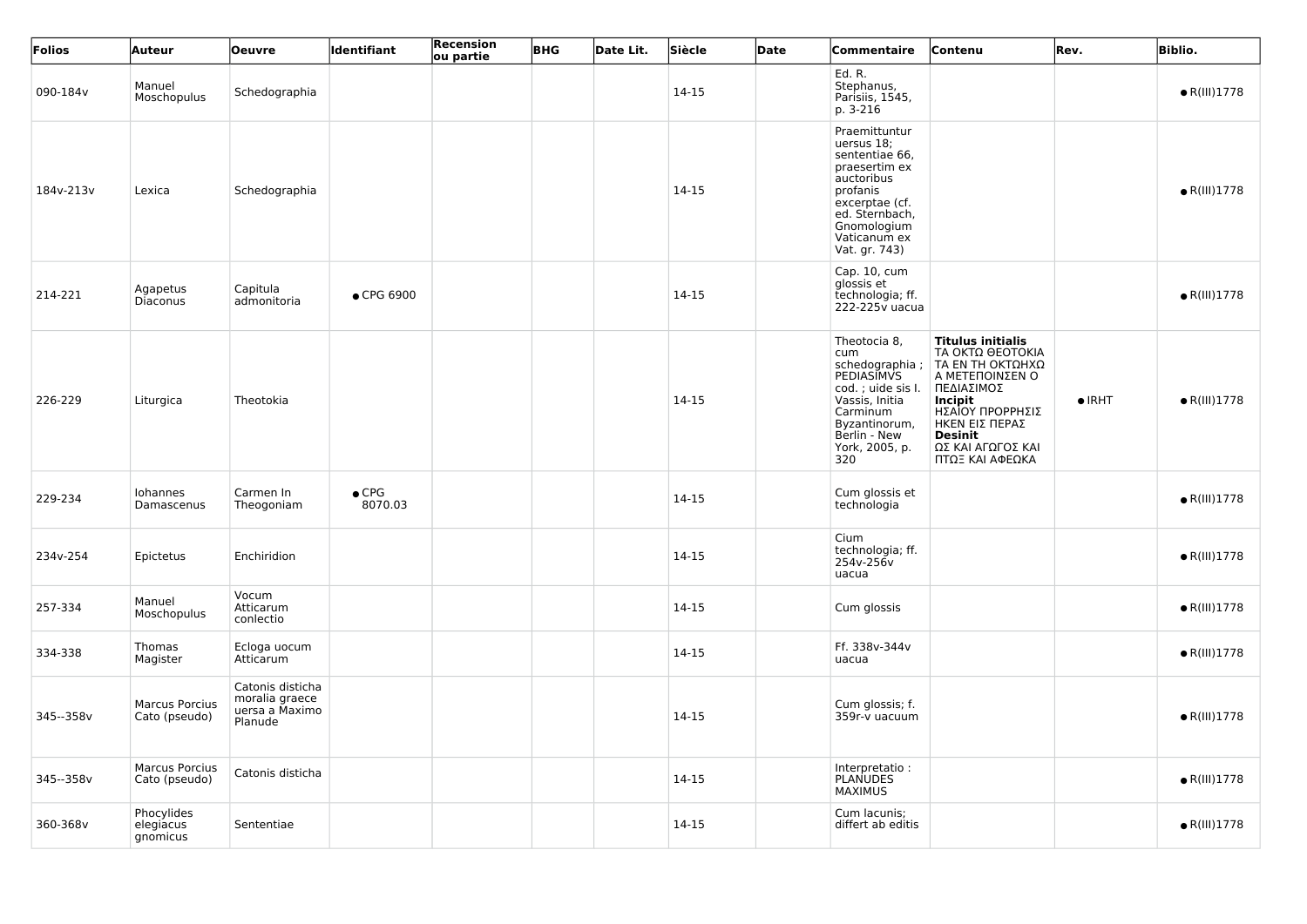| Folios    | Auteur                                   | <b>Oeuvre</b>                                                   | Identifiant                                     | Recension<br>ou partie | <b>BHG</b> | Date Lit. | Siècle  | Date | Commentaire                                                                                                | Contenu                                                                                                                                                                                                 | Rev. | <b>Biblio.</b>       |
|-----------|------------------------------------------|-----------------------------------------------------------------|-------------------------------------------------|------------------------|------------|-----------|---------|------|------------------------------------------------------------------------------------------------------------|---------------------------------------------------------------------------------------------------------------------------------------------------------------------------------------------------------|------|----------------------|
| 368v-381v | Homerus                                  | Batrachomyomachia                                               |                                                 |                        |            |           | 14-15   |      | Cum glossis;<br>sequitur (f.<br>381v)<br>tetrastichum de<br>theriaca (cf.<br>R(III) 1775, t. II,<br>p. 35) |                                                                                                                                                                                                         |      | $\bullet$ R(III)1778 |
| 382-397   | Theodorus<br>Prodromus                   | Galeomyomachia                                                  | · Hörandner<br>139<br>$\bullet$ TLG<br>2721.005 |                        |            |           | 14-15   |      | Praemittitur<br>argumentum;<br>anon. cod.                                                                  |                                                                                                                                                                                                         |      | $\bullet$ R(III)1778 |
| 397-401v  | Michael<br>Hapluchirus                   | Poematium<br>dramaticum de<br>musarum et<br>fortunae<br>querela |                                                 |                        |            |           | 14-15   |      |                                                                                                            |                                                                                                                                                                                                         |      | $\bullet$ R(III)1778 |
| 401v-404  | Pythagoras<br>philosophus                | Carmen aureum                                                   |                                                 |                        |            |           | 14-15   |      | Praemittitur<br>tetrastichum                                                                               |                                                                                                                                                                                                         |      | $\bullet$ R(III)1778 |
| 404-409v  | Isocrates<br>Atheniensis                 | Ad Demonicum                                                    |                                                 |                        |            |           | 14-15   |      |                                                                                                            |                                                                                                                                                                                                         |      | $\bullet$ R(III)1778 |
| 410-411   | Michael<br>Hierosolymitanus<br>syncellus | Methodus<br>syntaxeos                                           |                                                 |                        |            |           | 14-15   |      | Excerptum                                                                                                  |                                                                                                                                                                                                         |      | $\bullet$ R(III)1778 |
| 411       | Manuel<br>Moschopulus                    | De pedibus<br>metricis                                          |                                                 |                        |            |           | 14-15   |      |                                                                                                            |                                                                                                                                                                                                         |      | $\bullet$ R(III)1778 |
| 411v-413v | Grammatica                               | Varia                                                           |                                                 |                        |            |           | 14-15   |      | De<br>constructione<br>nominum et<br>uerborum                                                              | <b>Incipit</b><br>IZTEON OTI OI<br>ΑΤΤΙΚΟΙ ΡΗΜΑΤΩΝ<br>ΤΙΝΩΝ ΕΝΕΡΓΗΤΙΚΩΣ<br>ΓΡΑΦΟΜΕΝΩΝ ΤΩΝ<br>ΕΝΕΣΤΩΤΩΝ<br><b>Desinit</b><br>YNEKPINAMHN TO<br><b>ONAP HFOYN</b><br>ΥΠΕΛΟΓΙΣΑΜΗΝ ΚΑΙ<br>ΕΝ ΕΜΑΥΤΩ ΕΚΡΙΝΑ |      | $\bullet$ R(III)1778 |
| 413v-417v | Georgius<br>Choeroboscus                 | De figuris<br>poeticis                                          |                                                 |                        |            |           | $14-15$ |      |                                                                                                            |                                                                                                                                                                                                         |      | $\bullet$ R(III)1778 |
| 417v-419  | Grammatica                               | Varia                                                           |                                                 |                        |            |           | 14-15   |      | De affectionibus<br>dictionum                                                                              | <b>Incipit</b><br>ΤΑ ΤΗΣ ΛΕΞΕΩΣ<br>ПАӨН Н АПО<br>ΠΛΕΟΝΑΣΜΟΥ<br><b><i>FINONTAL</i></b><br><b>Desinit</b><br>ΜΕΛΑΞ ΜΑΛΑΞ<br>ΑΙΜΟΠΟΤΑΙ<br>AIMHNOTAI KAI TA<br>OMOIA                                        |      | $\bullet$ R(III)1778 |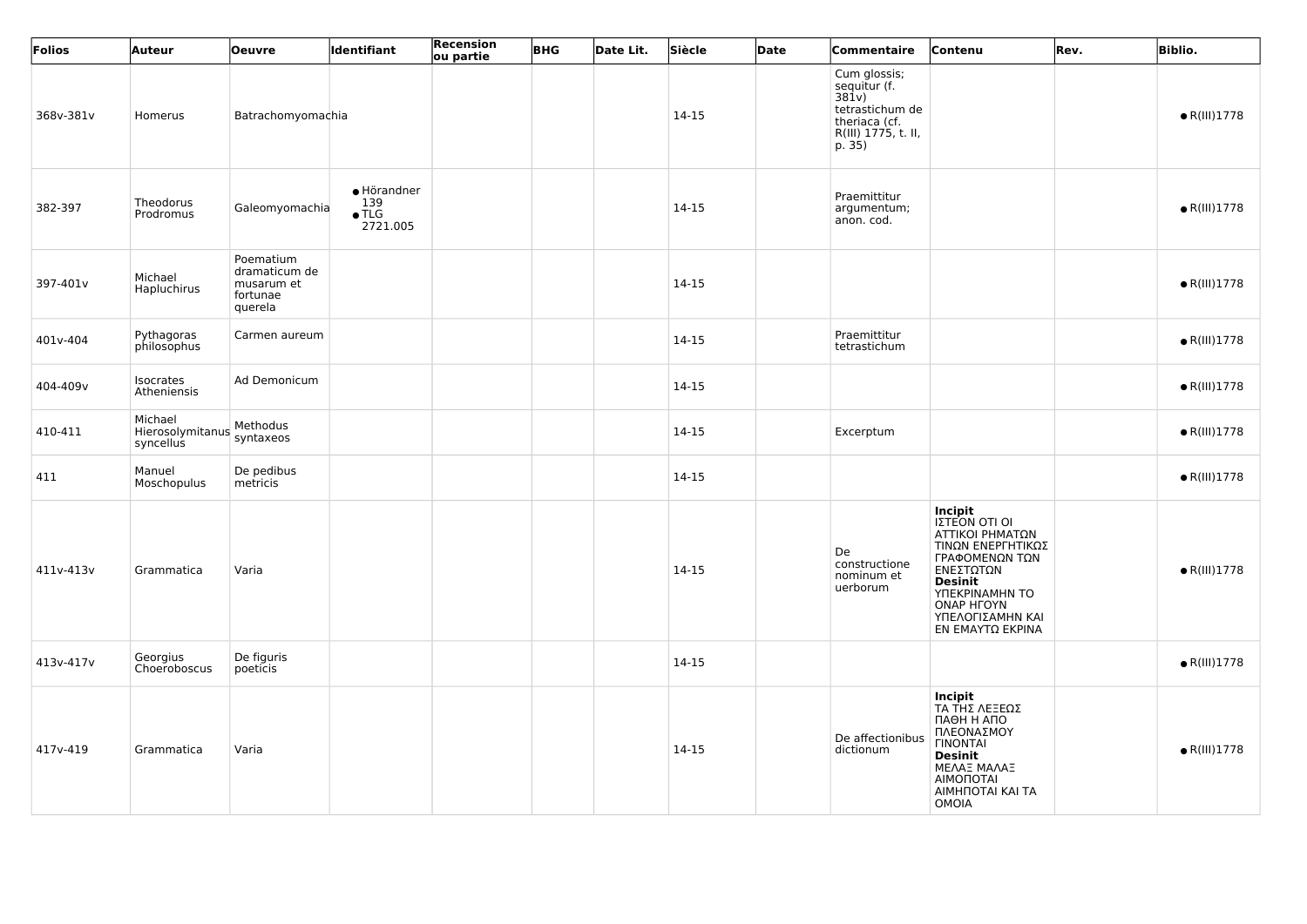| Folios    | Auteur                            | <b>Oeuvre</b>                           | Identifiant | <b>Recension</b><br>ou partie | <b>BHG</b> | Date Lit. | Siècle | Date | Commentaire                                                                                                                                                                             | Contenu                                                                                                                                                                                                                                | Rev. | <b>Biblio.</b>       |
|-----------|-----------------------------------|-----------------------------------------|-------------|-------------------------------|------------|-----------|--------|------|-----------------------------------------------------------------------------------------------------------------------------------------------------------------------------------------|----------------------------------------------------------------------------------------------------------------------------------------------------------------------------------------------------------------------------------------|------|----------------------|
| 419-421v  | Grammatica                        | Varia                                   |             |                               |            |           | 14-15  |      | De soloecismis                                                                                                                                                                          | <b>Incipit</b><br>ΕΥΒΟΕΙΣ ΤΟΙΣ<br>ΘΗΛΥΚΟΙΣ<br>ΟΝΟΜΑΣΙΝ<br>ΑΡΣΕΝΙΚΑ<br><b>Desinit</b><br>ΩΣ ΑΔΙΚΕΙΣ ΤΟΝ<br>ΠΕΛΑΣ                                                                                                                        |      | $\bullet$ R(III)1778 |
| 421v-423  | Tryphon<br>grammaticus<br>[1]     | De passionibus<br>dictionum             |             |                               |            |           | 14-15  |      | Cum<br>additamento (f.<br>422v)                                                                                                                                                         |                                                                                                                                                                                                                                        |      | $\bullet$ R(III)1778 |
| 423-425   | Manuel<br>Moschopulus             | Excerpta de<br>passionibus<br>dictionum |             |                               |            |           | 14-15  |      | F. 425v uacuum                                                                                                                                                                          |                                                                                                                                                                                                                                        |      | $\bullet$ R(III)1778 |
| 426-427   | Pardus<br>Gregorius<br>Corinthius | De dialectis                            |             |                               |            |           | 14-15  |      | Anonymus cod.<br>; excerptum<br>vide sis cod.<br>Barrochianum<br>131, ff. 388-394<br>; sequitur (ff.<br>$427 - 430$<br>anonymus<br>tractatus alter<br>De dialectis<br>(inc. vide infra) | <b>Titulus initialis</b><br>ΠΕΡΙ ΔΙΑΛΕΚΤΩΝ ΕΚ<br>ΤΟΥ ΙΩ[ΑΝΝΟΥ]<br><b>FPAMMATIKOY</b><br>ΤΕΧΝΙΚΩΝ<br><b>Incipit</b><br>ΔΙΑΛΕΚΤΟΣ ΕΣΤΙΝ<br>ΙΔΙΩΜΑ ΓΛΩΤΤΗΣ<br><b>Desinit</b><br>ΚΑΤΑ Δ' ΕΚΤΑΝΕΝ<br>ΗΕΤΙΩΝΑ ΑΝΤΙ ΤΟΥ<br><b>KATAKTEINEN</b> |      | $\bullet$ R(III)1778 |
| 430-433   | Manuel<br>Moschopulus             | De dialectis                            |             |                               |            |           | 14-15  |      | F. 433v uacuum                                                                                                                                                                          |                                                                                                                                                                                                                                        |      | $\bullet$ R(III)1778 |
| 434--437  | Metrica                           | Quaedam                                 |             |                               |            |           | 14-15  |      | Partim ed. M.<br>Consbruch,<br>Hephaestionis<br>enchiridion,<br>Lipsiae 1911,<br>309. 334                                                                                               |                                                                                                                                                                                                                                        |      | $\bullet$ R(III)1778 |
| 436r-v    | Hephaestion<br>grammaticus        | Enchiridion de<br>metris                |             |                               |            |           | 14-15  |      | Excerptum e<br>scholis in<br>Hephaestionis<br>enchiridion; Ed.<br>Consbruch,<br>Hephaestionis<br>enchiridion,<br>Appendix<br>dionysiaca cap.<br>12, p. 331-334;<br>DIONYSIVS cod.       | Incipit<br>ΤΟ ΤΩΝ ΠΟΔΩΝ<br>ΕΠΩΝΥΜΟΝ<br><b>Desinit</b><br>ΕΠΟΙΗΣΑΝ                                                                                                                                                                      |      | $\bullet$ R(III)1778 |
| 437v-446v | Argyrus Isaac                     | De metris<br>poeticis                   |             |                               |            |           | 14-15  |      | Ff. 447v-449v<br>uacua                                                                                                                                                                  |                                                                                                                                                                                                                                        |      | $\bullet$ R(III)1778 |